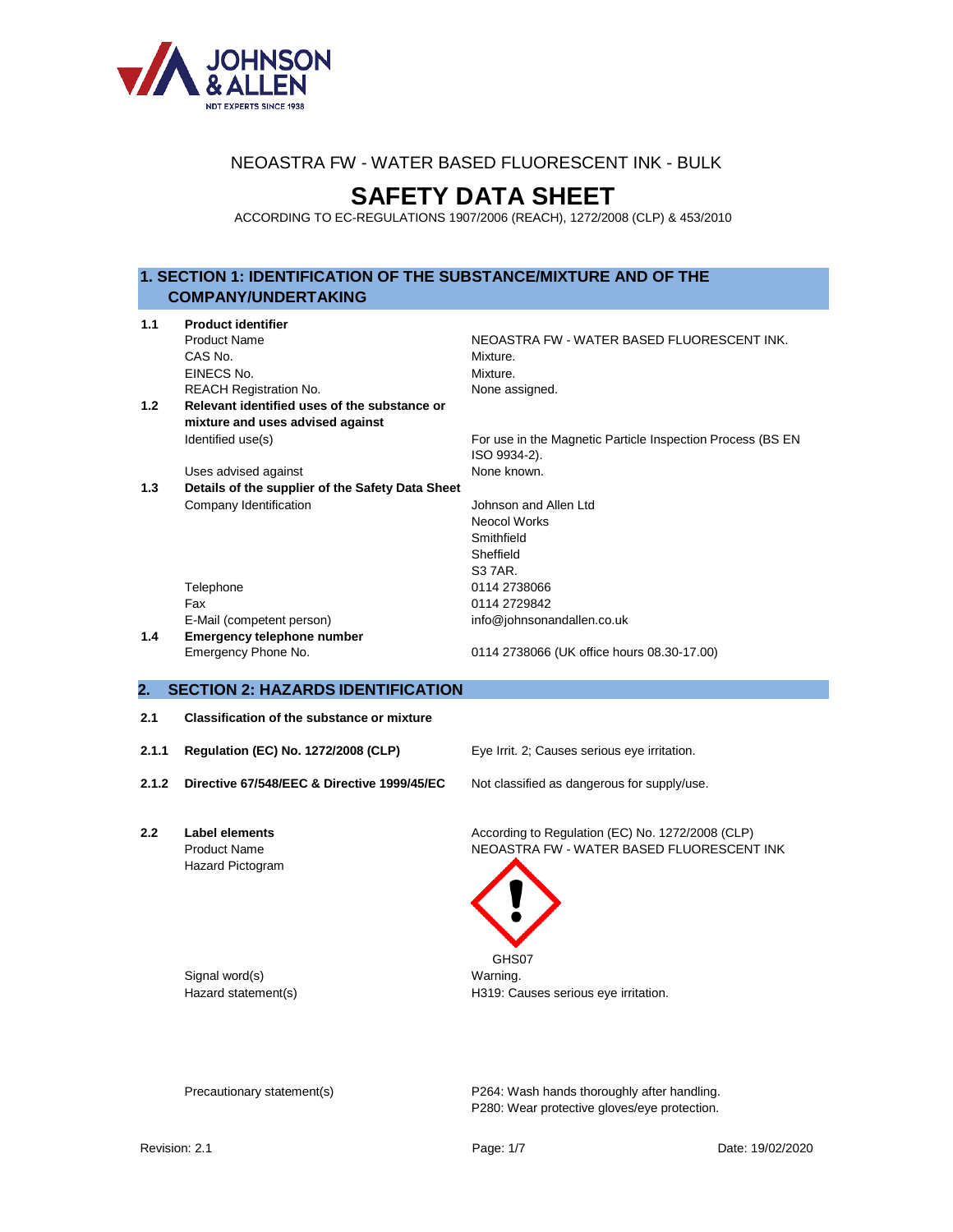

P305+P351+P338: IF IN EYES: Rinse cautiously with water for several minutes. Remove contact lenses, if present and easy to do. Continue rinsing. P337+P313: If eye irritation persists: Get medical advice/attention.

#### **2.3 Other hazards** None.

**2.4 Additional Information For full text of H/P phrases see section 16.** 

# **3. SECTION 3: COMPOSITION/INFORMATION ON INGREDIENTS**

#### **3.1 Mixtures**

EC Classification No. 1272/2008

| Hazardous<br>ingredient(s)            | %W/W  | CAS No.    | EC No.        | <b>REACH</b><br><b>Registration No.</b> | Hazard pictogram(s)<br>and Hazard statement(s)           |
|---------------------------------------|-------|------------|---------------|-----------------------------------------|----------------------------------------------------------|
| Polyoxyethylene (7)<br>tridecyl ether | $<$ 1 | 78330-21-9 | None assigned | None assigned                           | GHS05, Eye Dam. 1;<br>H318, GHS07, Acute Tox.<br>4: H302 |

#### EC Classification No. 67/548/EEC

| <b>Hazardous</b><br>ingredient(s)     | %W/W | CAS No.    | EC No.        | <b>REACH</b><br><b>Registration No.</b> | <b>EC Classification and</b><br><b>Risk Phrases</b> |
|---------------------------------------|------|------------|---------------|-----------------------------------------|-----------------------------------------------------|
| Polyoxyethylene (7)<br>tridecyl ether |      | 78330-21-9 | None assigned | None assigned                           | Xn: R22, Xi: R41                                    |

#### **3.2 Additional Information**

For full text of H/P phrases see section 16.

# **4. SECTION 4: FIRST AID MEASURES**



**4.1 Description of first aid measures**

Inhalation Inhalation Intervention If breathing is difficult, remove victim to fresh air and keep at rest in a position comfortable for breathing. If symptoms persist, obtain medical attention.

Skin Contact Wash with plenty of soap and water. Remove contaminated clothing and wash clothing before reuse. If symptoms persist, obtain medical attention.

Eye Contact IF IN EYES: Rinse cautiously with water for several minutes. Remove contact lenses, if present and easy to do. Continue rinsing. If eye irritation persists: Get medical advice/attention. Ingestion Wash out mouth with water. If symptoms persist, obtain medical attention.

**4.2 Most important symptoms and effects, both** Skin Contact: Irritation.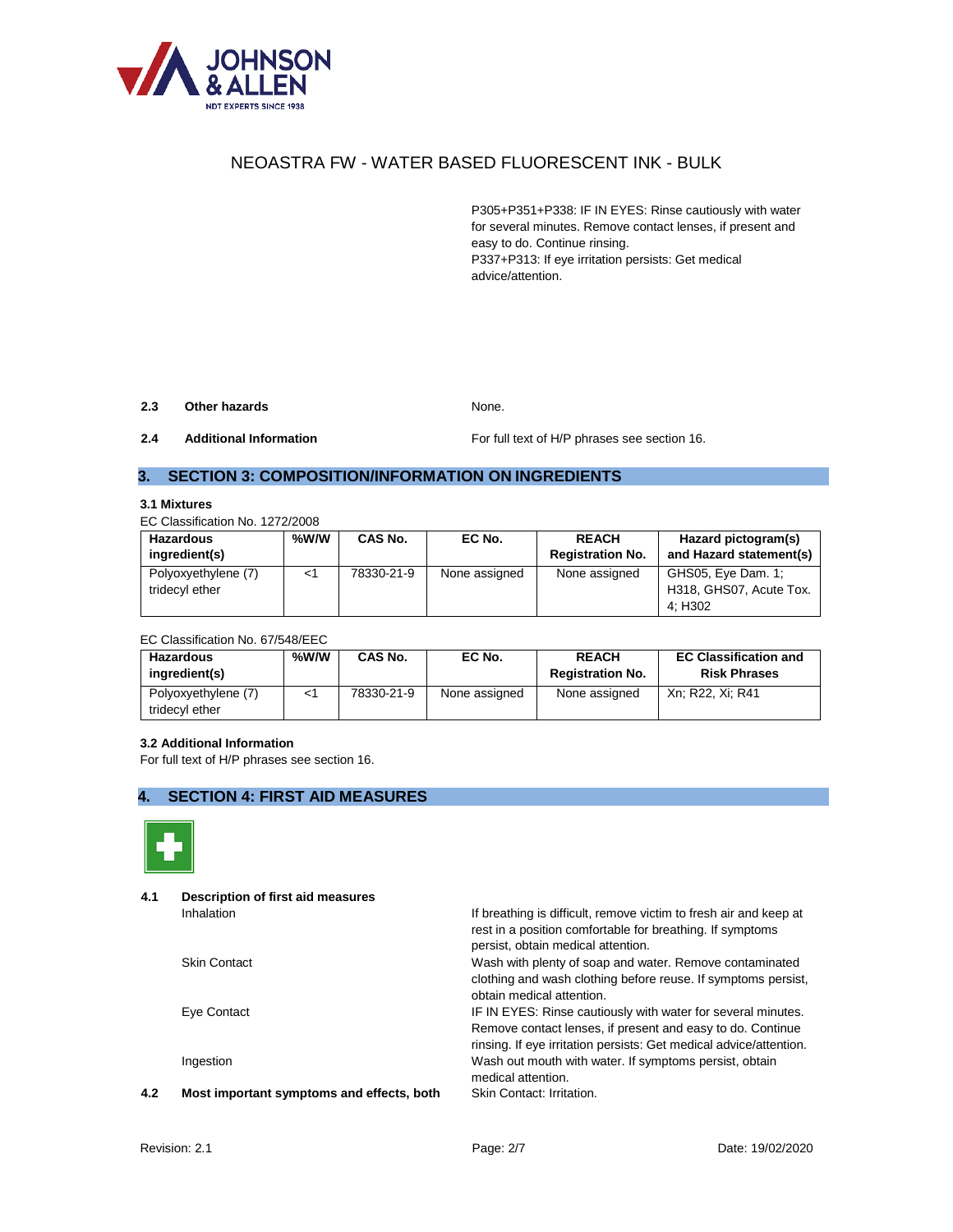

**4.3 Indication of any immediate medical attention and special treatment needed**

**acute and delayed <b>Eye Contact: Redness, Irritation**, Pain. Unlikely to be required but if necessary treat symptomatically.

# **5. SECTION 5: FIRE-FIGHTING MEASURES**

**5.1 Extinguishing Media**

Unsuitable Extinguishing Media None known.

- **5.2 Special hazards arising from the substance or mixture**
- 

Suitable Extinguishing Media Extinguish with carbon dioxide, dry chemical, foam or waterspray. Toxic fumes may be produced in a fire.

**5.3 Advice for fire-fighters Fire fighters** Fire fighters should wear complete protective clothing including self-contained breathing apparatus. Keep containers cool by spraying with water if exposed to fire.

### **6. SECTION 6: ACCIDENTAL RELEASE MEASURES**

- **6.1 Personal precautions, protective equipment and emergency procedures**
- 
- **6.3 Methods and material for containment and cleaning up**

Ensure adequate ventilation. Wear protective gloves/eye protection.

**6.2 Environmental precautions Do not allow to enter drains, sewers or watercourses.** Adsorb spillages onto sand, earth or any suitable adsorbent material. Transfer to a container for disposal. Wash the spillage area with water.<br>See Also Section 8, 13.

**6.4** Reference to other sections

### **7. SECTION 7: HANDLING AND STORAGE**

**7.2 Conditions for safe storage, including any incompatibilities** Storage Temperature **Ambient.** Storage Life Stable under normal conditions. Incompatible materials **Nitrates**, Oxidizing agents.

**7.1 Precautions for safe handling <b>Provide** adequate ventilation. Avoid contact with eyes. Wear protective gloves/eye protection. Wash hands thoroughly after handling. Store in dry place. Keep only in original container.

**7.3 Specific end use(s)** For use in the Magnetic Particle Inspection Process (BS EN ISO 9934-2).

### **8. SECTION 8: EXPOSURE CONTROLS/PERSONAL PROTECTION**

#### **8.1 Control parameters**

**8.1.1 Occupational Exposure Limits**

|                                 | <b>SUBSTANCE</b>                                                                                     | CAS No. | LTEL (8 hr<br>TWA ppm) | LTEL (8 hr<br>$TWA$ mg/m <sup>3</sup> ) | <b>STEL</b><br>(ppm)          | <b>STEL</b><br>(mg/m <sup>3</sup> ) | <b>Note</b> |
|---------------------------------|------------------------------------------------------------------------------------------------------|---------|------------------------|-----------------------------------------|-------------------------------|-------------------------------------|-------------|
|                                 | Not established                                                                                      |         |                        |                                         |                               |                                     |             |
| 8.1.2                           | <b>Biological limit value</b>                                                                        |         |                        | Not established.                        |                               |                                     |             |
| 8.1.3<br><b>PNECs and DNELs</b> |                                                                                                      |         |                        | Not established.                        |                               |                                     |             |
| 8.2<br>8.2.1<br>8.2.2           | <b>Exposure controls</b><br>Appropriate engineering controls<br><b>Personal protection equipment</b> |         |                        |                                         | Provide adequate ventilation. |                                     |             |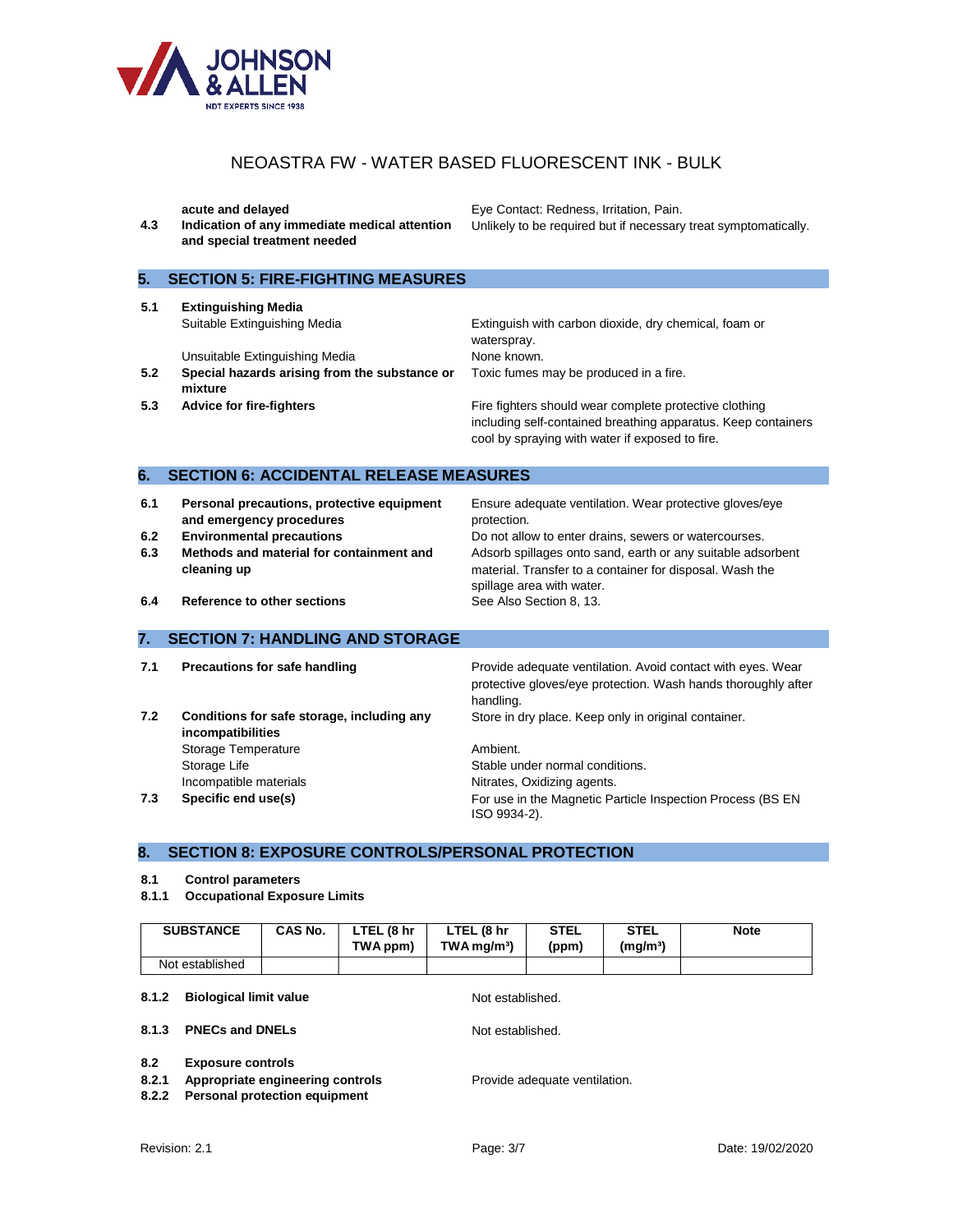

Eye/face protection Wear eye protection with side protection (EN166).



Skin protection (Hand protection/ Other) Wear suitable gloves. Wear: Nitrile rubber.



Respiratory protection Not normally required.



Thermal hazards Not applicable.

**8.2.3 Environmental Exposure Controls** Do not release large quantities into the surface water or into drains.

#### **9. SECTION 9: PHYSICAL AND CHEMICAL PROPERTIES**

#### **9.1 Information on basic physical and chemical**

**properties** Appearance Liquid. Colour Brown (Shaken). Odour **Barely perceptible odour.** Odour Threshold (ppm) Not established. pH (Value) <br>
Mot available.<br>
Mot available. Not available. Melting Point (°C) Boiling Point (°C) and the control of the Not available. Flash Point (°C) and the control of the Not available. Evaporation rate **Not applicable.** Flammability **Non-flammable.** Explosive limit ranges Not applicable. Vapour Pressure (mm Hg) Not applicable. Vapour Density (Air=1) Not available. Density  $(g/ml) @ 20°C$  Not available. Specific Gravity **Not available.** Solubility (Water) Soluble. Solubility (Other) Not available. Partition Coefficient (n-Octanol/water) Not available. Auto Ignition Temperature (°C) Not applicable. Decomposition Temperature (°C) Not available. Kinematic Viscosity **Viscous.** Explosive properties Not available. Oxidising properties No information available. **9.2 Other information** None.

# **10. SECTION 10: STABILITY AND REACTIVITY**

- 
- 10.3 Possibility of hazardous reactions Stable under normal conditions.

**10.1 Reactivity Reactivity Reactivity Stable under normal conditions. 10.2 Chemical stability 10.2 Chemical stability Stable under normal conditions.**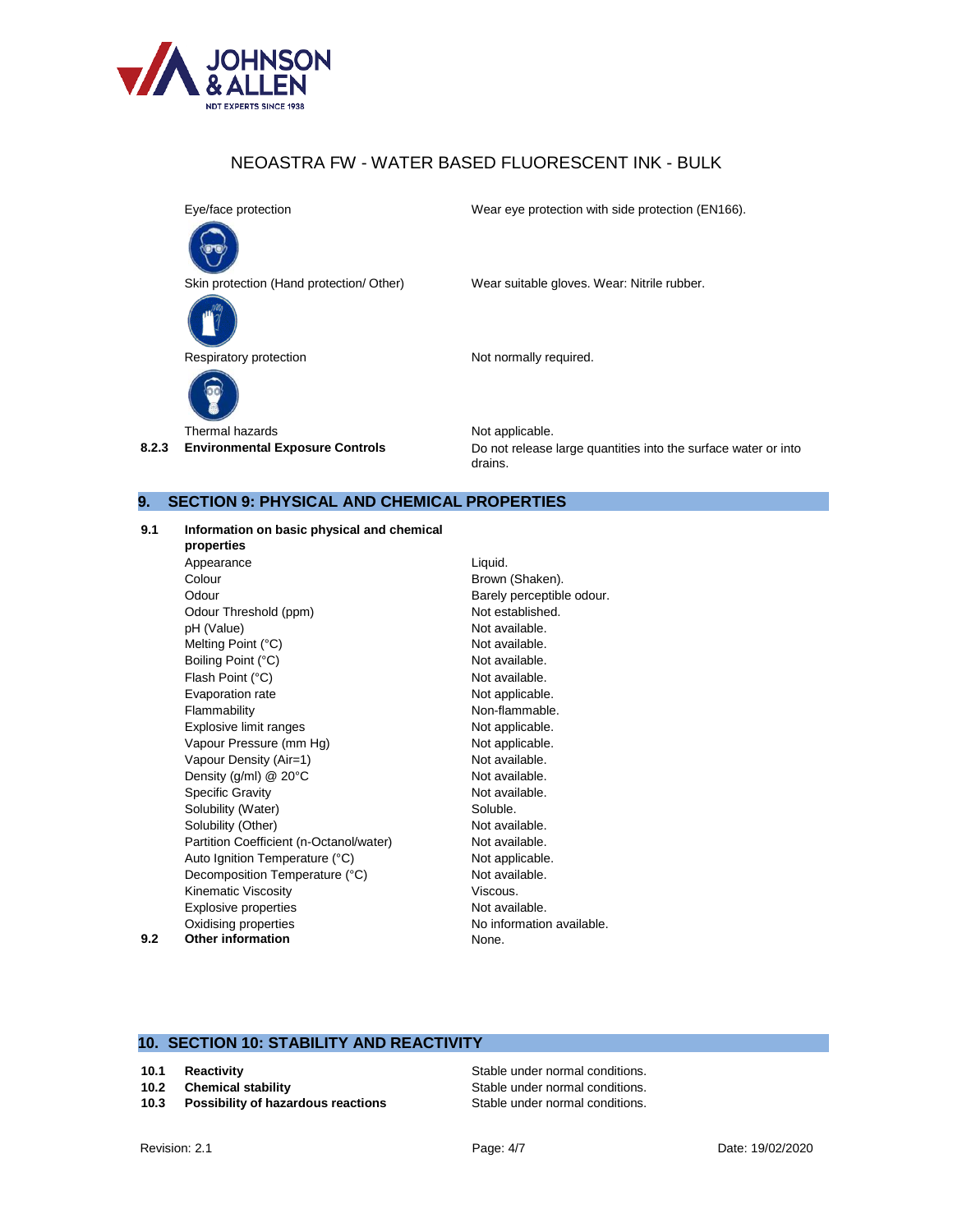

- **10.4 Conditions to avoid Heat and direct sunlight.**
- **10.5 Incompatible materials Nitrates**, Oxidizing agents.
- **10.6 Hazardous Decomposition Product(s)** None known.

# **11. SECTION 11: TOXICOLOGICAL INFORMATION**

- **11.1 Information on toxicological effects**
- **11.1.1 Mixtures**
- **Acute toxicity Low acute toxicity. Corrosivity** Not classified. **Sensitisation It is not a skin sensitiser. Repeated dose toxicity** None anticipated. **Toxicity for reproduction** None anticipated. **11.2** Other information None.

have high mobility in soil.

**Irritation Irritation** Eye Irrit. 2; Causes serious eye irritation. **Carcinogenicity Carcinogenicity No evidence of carcinogenicity. Mutagenicity** There is no evidence of mutagenic potential.

# **12. SECTION 12: ECOLOGICAL INFORMATION**

- **12.1 Toxicity 12.1 Toxicity 12.1 Low toxicity to aquatic organisms.**
- **12.2 Persistence and degradability** The product is biodegradable. Unlikely to persist.
- **12.3 Bioaccumulative potential** The product has no potential for bioaccumulation.
- **12.4 Mobility in soil The product is soluble in water. The product is predicted to**
- 12.5 **Results of PBT and VPVB assessment** Not classified as PBT or vPvB.
- **12.6 Other adverse effects** None.

# **13. SECTION 13: DISPOSAL CONSIDERATIONS**

**13.1 Waste treatment methods** Dispose of contents/container to: Licensed recycler. Refer to manufacturer for information on recovery/recycling. Do NOT landfill.

**13.2 Additional Information Disposal should be in accordance with local, state or national** legislation.

**14. SECTION 14: TRANSPORT INFORMATION**

Not classified as dangerous for transport.

| UN number<br>14.1 |  |
|-------------------|--|
|-------------------|--|

- **14.2 UN Proper Shipping Name** Not applicable.
- **14.3 Transport hazard class(es)** Not applicable.
- **14.4 Packing Group Not applicable.**
- **14.5 Environmental hazards** Not applicable.
- **14.6 Special precautions for user** Not applicable.
- **14.7 Transport in bulk according to Annex II of MARPOL73/78 and the IBC Code**

# **15. SECTION 15: REGULATORY INFORMATION**

- **15.1 Safety, health and environmental regulations/legislation specific for the substance or mixture**
- **15.1.1 EU regulations**

**Not applicable.** 

Not applicable.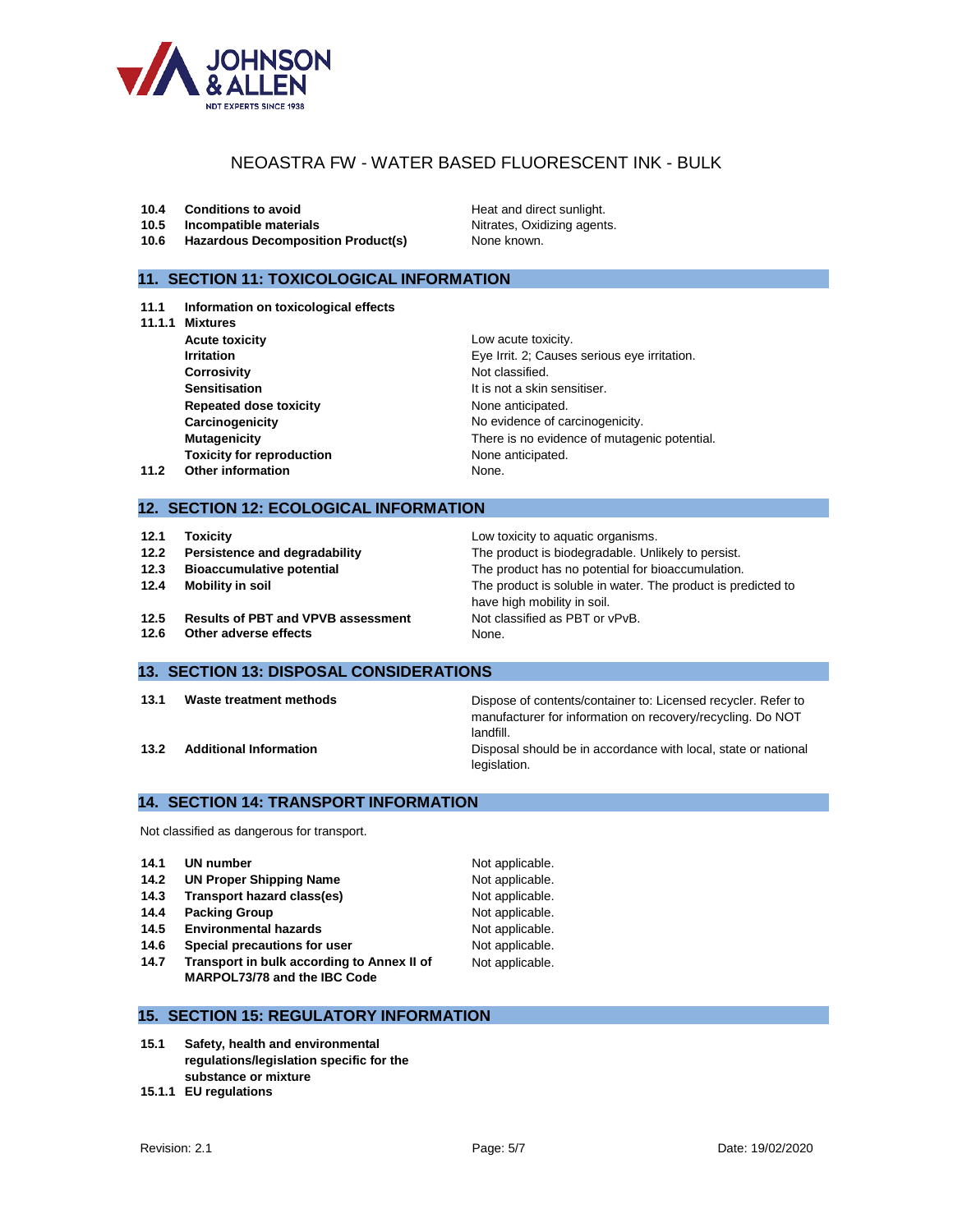

Authorisations and/or restrictions on use None known.

**15.1.2 National regulations** None known.

**15.2 Chemical Safety Assessment** Not available.

# **16. SECTION 16: OTHER INFORMATION**

**The following sections contain revisions or new statements:** 1-16.

# **LEGEND**

| LTEL         | Long Term Exposure Limit                 |
|--------------|------------------------------------------|
| <b>STEL</b>  | Short Term Exposure Limit                |
| <b>DNEL</b>  | Derived No Effect Level                  |
| <b>PNEC</b>  | <b>Predicted No Effect Concentration</b> |
| <b>PBT</b>   | Persistent, Bioaccumulative and Toxic    |
| vPvB         | very Persistent and very Bioaccumulative |
| Acute Tox. 4 | Acute toxicity Category 4                |
| Eye Dam. 1   | Serious eye damage/irritation Category 1 |
| Eye Irrit. 2 | Serious eye damage/irritation Category 2 |
| Xn           | Harmful                                  |
| Xi           | Irritant                                 |

#### **Risk Phrases**

| R <sub>22</sub> | Harmful if swallowed.           |
|-----------------|---------------------------------|
| R41             | Risk of serious damage to eyes. |

#### **Hazard statement(s)**

| H <sub>302</sub> | Harmful if swallowed.      |
|------------------|----------------------------|
| H318             | Causes serious eye damage. |

#### **Hazard pictogram(s) and Hazard Symbol**





### **Disclaimers**

Information contained in this publication or as otherwise supplied to Users is believed to be accurate and is given in good faith, but it is for the Users to satisfy themselves of the suitability of the product for their own particular purpose. Johnson and Allen Ltd gives no warranty as to the fitness of the product for any particular purpose and any implied warranty or